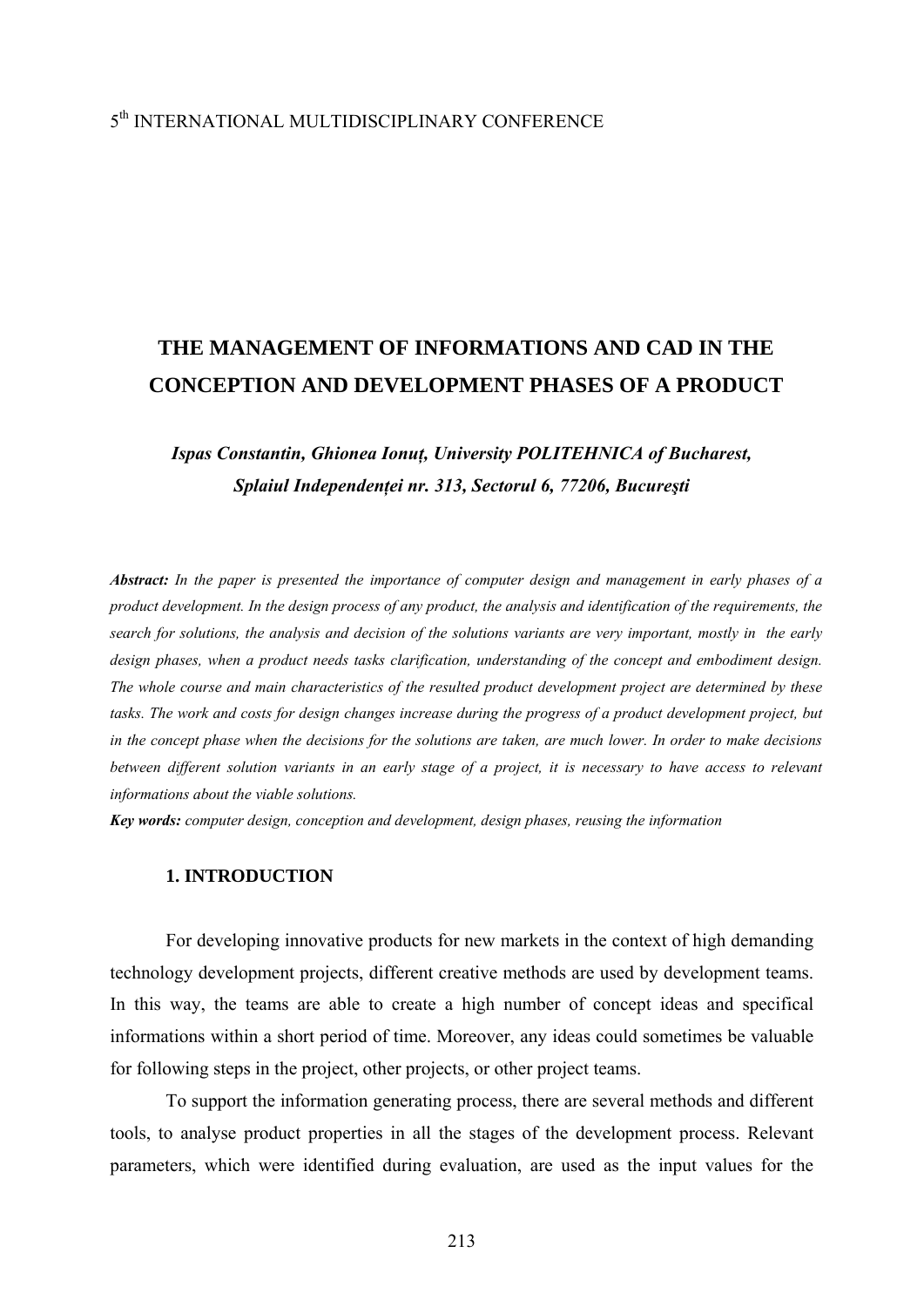selection of suitable analysis methods. By the application of different analysis methods in the early stages of the product development process, relevant information will be compiled, which is very important for further development.

In the field of mechanical engineering and industrial product development, many companies develop complex products in various series and a new design concept is needed. This design contains results of working steps, which are similar to the results of the same steps in former design projects. A lot of solutions can be derived from an earlier project or the choice between different solution variants will be based on a similar set of criteria met at another project.

Therefore, a structured access to information and empirical studies are the keys for the improvement of design work. Likewise, a clarification of the tasks at the beginning, the structuring of the main problems into sub-problems, the search for solutions, the analysis of the best solutions, their combination to a concept are common steps in every systematic product design.

As the results, the engineer will obtain the requirements list, a structure of functions, principle solutions, characteristics, combinations of solutions according to criteria derived from the requirements. A methodical procedure in the concept phase produces the information, which is also necessary in following design projects. There is a direct link between methodical work in the early design phases and the capturing and reuse of design knowledge. This link needs special software for supporting systematic work in the early design phases, for compiling design information automatically in a structured way and for providing an easy access to it.

#### **2. COMPUTER SUPPORT IN THE PRODUCT DESIGN PHASES**

The structure and assembly of most products is becoming more complex every day. Computer support in engineering design is focused on the modelling of geometry with computer aided design (CAD) systems and on providing product related data for the following stages of the product life cycle. In most of cases, engineering designers start their work without an appropriate access to the entire information collected, in former similar projects. Very often this leads to a reinvention of the solutions. The main idea is focused on the solution development by providing solution principles derived from existing patents or finished projects.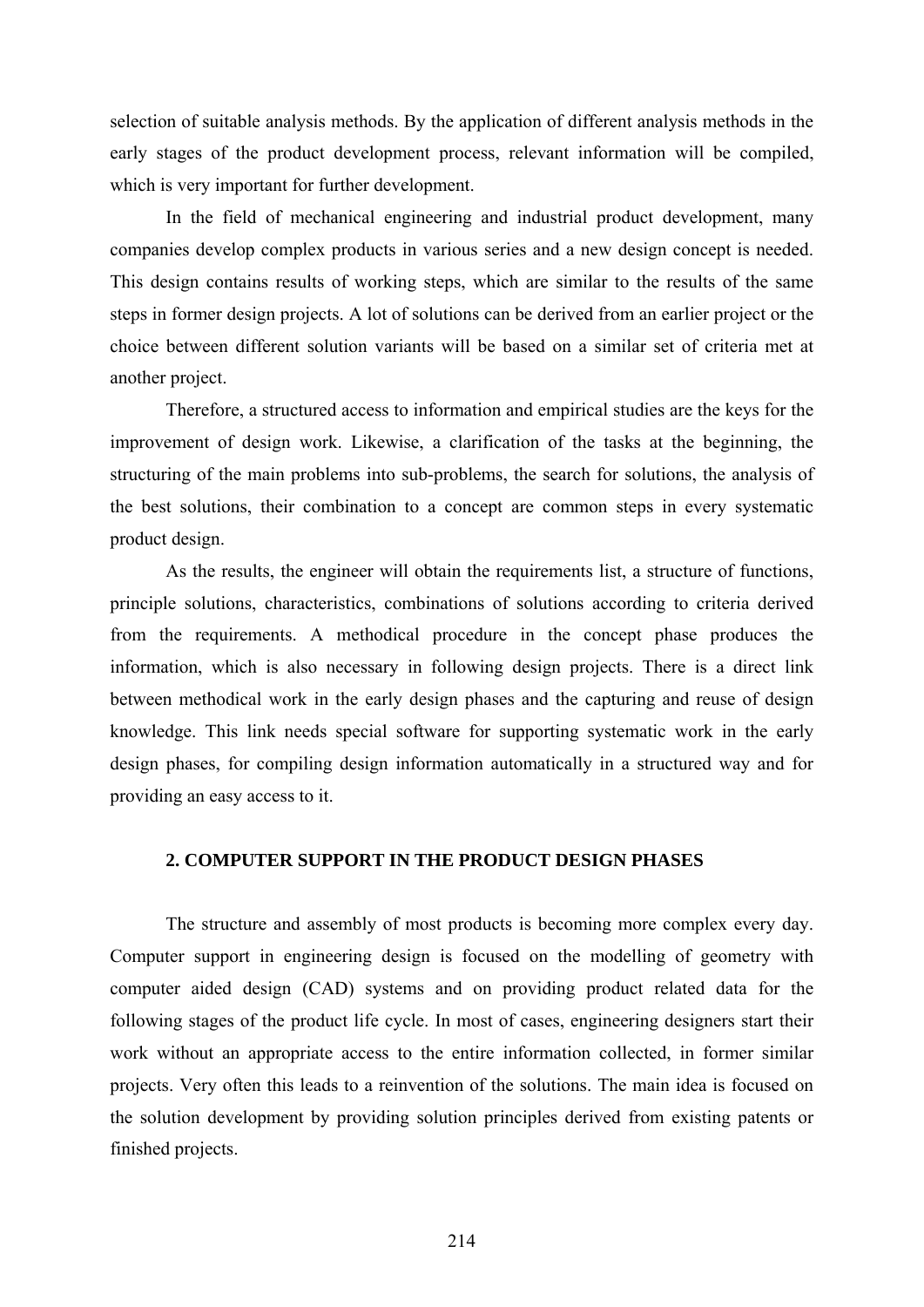Existing CAD systems have been enhanced in their functionality by the integration of feature modelling techniques, parameterization and constraint handling. The possibilities for parallel design of sub-parts for products which are later brought together, in addition to control techniques for these processes, must be further developed.

The general demands on a practice oriented software tool for knowledge management and systematic support in the early design phases are high. Under the permanent time pressure, working with the software tool has to speed up the design process from the first day of use. Also, the tool has to support the designer in creating the design documents in a comfortable and automated way. The created documents need to be standardized according to norms and should be demanded by the management in order to fulfil standards such as ISO 9001. Working with the tool will be faster even in the first time, when there is not the advantage of accessing relevant information or reusing documents from former projects. Regarding the methodological support, an education in systematic design should not be a prerequisite for working with the tool. It has to be very simple and flexible in operation and in its general methodology.

#### **3. REUSING THE INFORMATIONS**

Recent studies estimate that '90% of industrial design activity is based on variant design and in such a redesign case '70% of the information is re-used from previous solutions. The concept of re-using information is inherent within the natural process of design. The origins of formal design re-use are found in the realms of software engineering where re-use became a realistic solution to problems caused by increasing complexity.

The complexity in design is view in such diverse factors: as the product being designed, the design activity itself, the enginners involved, the decision making process, the aspects on the design, knowledge and sources used and generated. Every issue affecting each of these factors has it's complexity. Even the simplest product is associated with a complex array of factors, which model the activity of design and consequently the final product definition, and result in a vast accumulation of related design knowledge. The final product definition is dependent on: the company organisation, the type of design, the chosen design process, designers, tools and external factors out of the designers control.

Thus, the design team meet a complex problem in creating knowledge for re-use. The problem is further amplified by the differences in terms of characteristics, types, sources,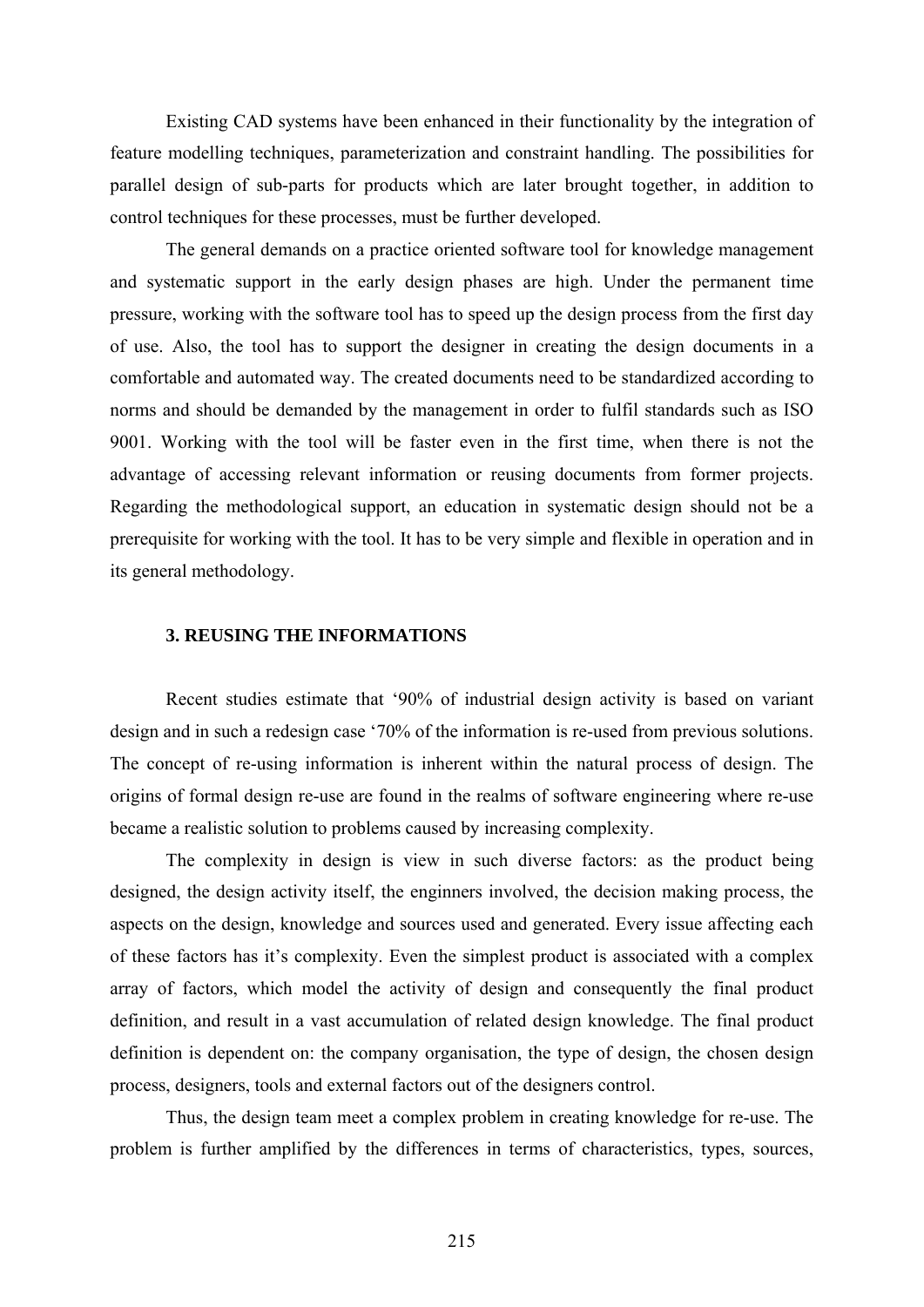forms and origins of design related knowledge, which can be considered from many viewpoints such as: functional, structural, and behavioural.

Design by re-use relies on the availability of appropriate knowledge sources. This require a suitable knowledge modelling mechanism to support design for re-use which would capture knowledge from differing sources and represent an evolution through the design activity. Formal knowledge modelling mechanisms which adequately support design for reuse must be capable of defining knowledge elements. This would facilitate a better understanding as to how and why design knowledge had developed into the final product definition and provide the designer with a greater knowledge resource to utilise in future projects.

#### **4. KNOWLEDGE IN PRODUCTION PROCESS**

 Several information has to be handled for the manufacturing of a specific product. These information is represented by three major information models: product model, resource model and process model (Figure 1). The amount of information rises owing to higher product complexity and an increasing number of variants. Improvements in the field of manufacturing processes lead to complex manufacturing knowledge. Thus, efficient information management is very important in the conception and development phases of a product.



Fig. 1. Information models in the production engineering domain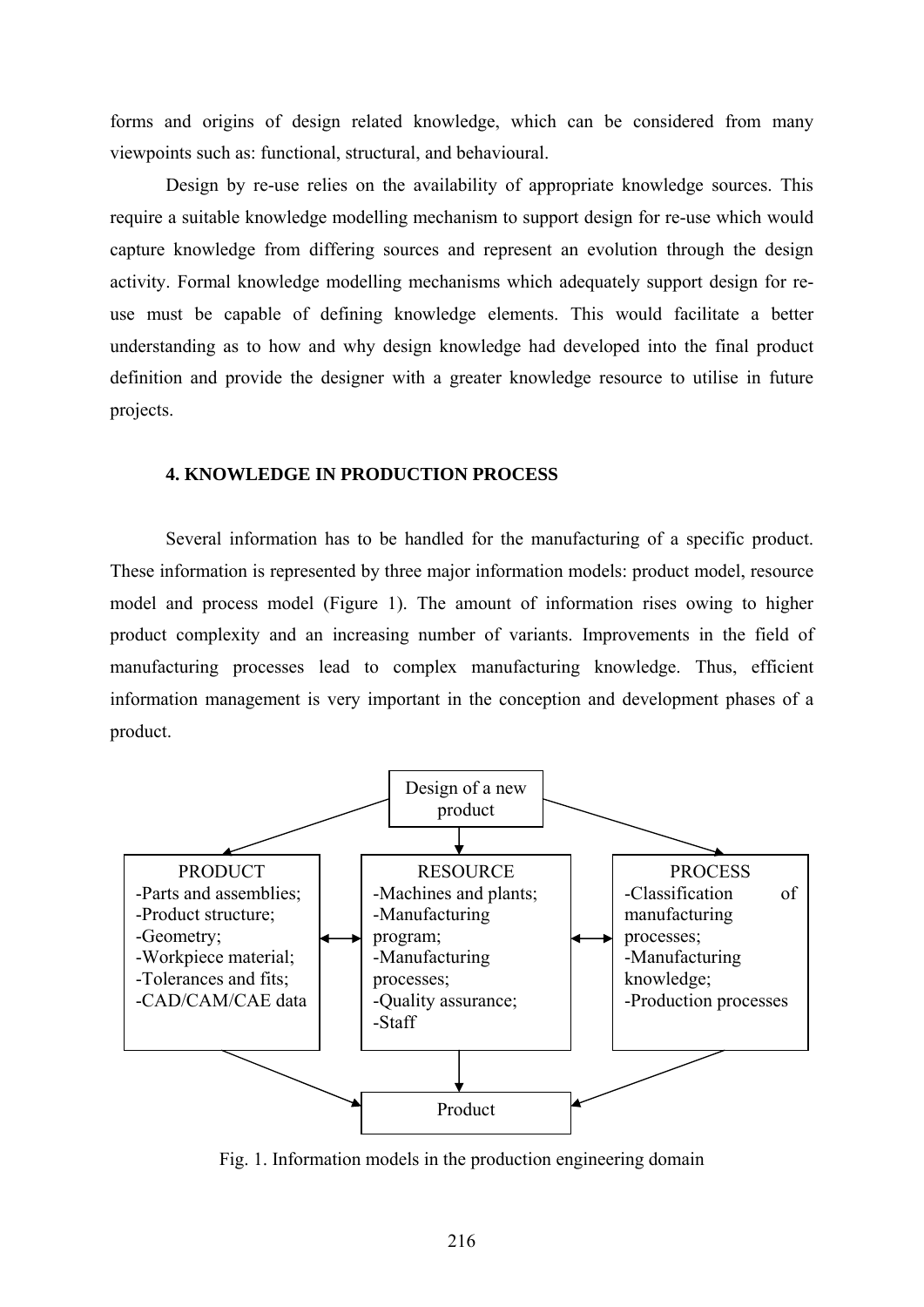The information flow can be separated into two major flows: one flow focusing on technological details of the product and another one preserving economical or administrative information. These two separated flows corespond to the differences between process planning, production control and scheduling systems. The traditional approach of separating planning activities (e.g. process planning) from implementing activities (e.g. production control and scheduling) results in a gap between the involved systems. It implies loss of time, of information and, in consequence, loss of quality and prolonged time-to-market.

#### **5. CONCLUSIONS**

The implementation of methodical design procedures is a very important step in computer design. The management has to ask for informations and CAD data for tracking the work in the determining early design phases. The computer does not only support systematic work of the designers, it also asks for a systematic management culture which is in continuous attention in the early phases and not only in task forces, when avoidable mistakes due a former lack of leadership are hurting in later project phases.

Today, a link is needed between knowledge management in the early design phase and product data management functionalities in the embodiment and detail design. A computer with the right software can help to compile the conceptual design knowledge and to link it to the further product data management.

#### **6. REFERENCES**

1. Badke-Schaub, P., Frankenberger, E. - *Design Representations in Critical Situations of Product Development*, Proceedings of the 4<sup>th</sup> Design Thinking Research Symposium, MIT, Boston, 1999.

2. Bernard, R. - *Early Evaluation of Product Properties within the Integrated Product Development*, Shaker Verlag: Aachen 1999.

3. Brown, S.L., K.L. Eisenhardt - *Product Development: Past Research, Present Findings, and Future Directions,* Academy of Management Review, 1995.

4. Culley, S.J. - *Design Re-use of Standard Parts*, Keynote Paper, in Proceedings of Design Reuse - Engineering Design Conference, Brunel University, UK, 1998.

5. Ispas, C., Coteţ, C. – *Conceptele managementului de proiect*. Editura Bren, Bucureşti, 1998.